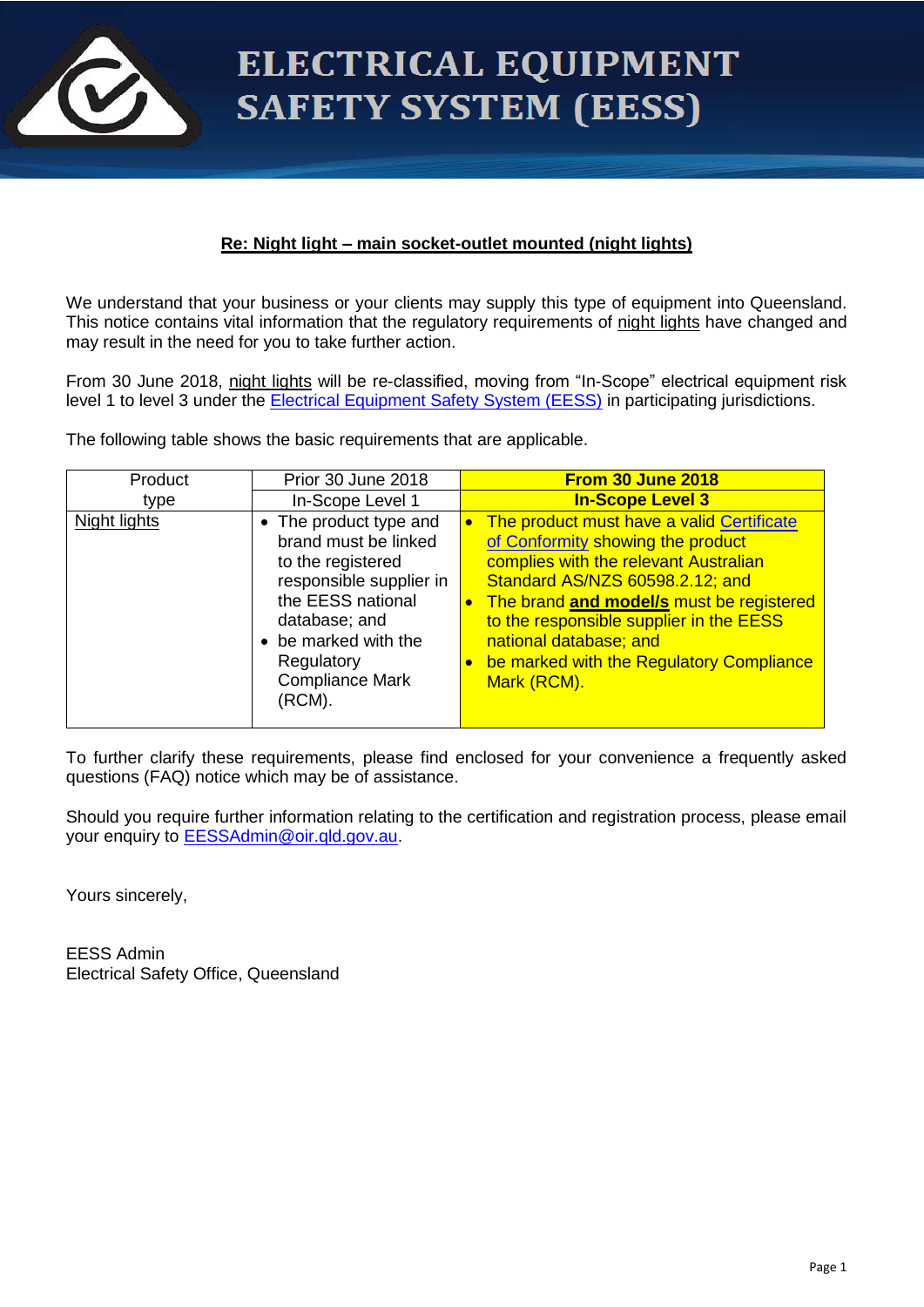

# **FAQs on Nightlight – main socket-outlet mounted (night lights)**

# **1. Does this apply to you?**

If the night lights you sell fits within the definitions below, then you need to take action as outlined herein:

### Regulatory definition of night lights

The standard *AS/NSZ 4417.2* defines *nightlight – mains socket-outlet mounted* under section B.2.66 as:

#### *Nightlight – mains socket-outlet mounted*

*An electrical appliance that—*

- *(a) is a household type;*
- *(b) incorporates integral pins for insertion into a socket outlet;*
- *(c) is intended to provide a source of low-level illuminance in areas not normally illuminated at night.*

#### *but does not include—*

*(d) other appliances with indicator lamps.*

#### **Class specification:** AS/NZS 60598.2.12





# **2. Are you the Responsible Supplier of electrical equipment in Australia or New Zealand?**

A responsible supplier in the Electrical Equipment Safety System (EESS) is an Australian or New Zealand importer or on-shore manufacturer of In-Scope electrical equipment.

If you are the importer or on-shore manufacturer of the In-Scope electrical equipment, you are required to ensure that the:-

[Level 3 in-scope electrical equipment:](http://www.erac.gov.au/index.php?option=com_content&view=article&id=110&Itemid=560)

- is electrically safe and meets the [relevant standard;](http://www.erac.gov.au/index.php?option=com_content&view=article&id=134&Itemid=585) and
- is marked with the Regulatory Compliance Mark (RCM) in accordance with the requirements under *AS/NZS 4417.1*; and
- has a valid Australian or New Zealand issued [Certificate of Conformity;](http://www.erac.gov.au/index.php?option=com_content&view=article&id=118&Itemid=567) and
- you are registered in the national EESS database as a Responsible supplier; and
- level 3 electrical equipment you are manufacturing or importing is registered and linked to you. [Level 2 In-scope electrical equipment:](http://www.erac.gov.au/index.php?option=com_content&view=article&id=111&Itemid=561)
	- is electrically safe and meets the [relevant standard;](http://www.erac.gov.au/index.php?option=com_content&view=article&id=134&Itemid=585) and
	- is marked with the Regulatory Compliance Mark (RCM) in accordance with the requirements under *AS/NZS 4417.1*; and
	- a [compliance folder](http://www.erac.gov.au/index.php?option=com_content&view=article&id=112&Itemid=562) must be kept and made available, upon request, within 10 days; and